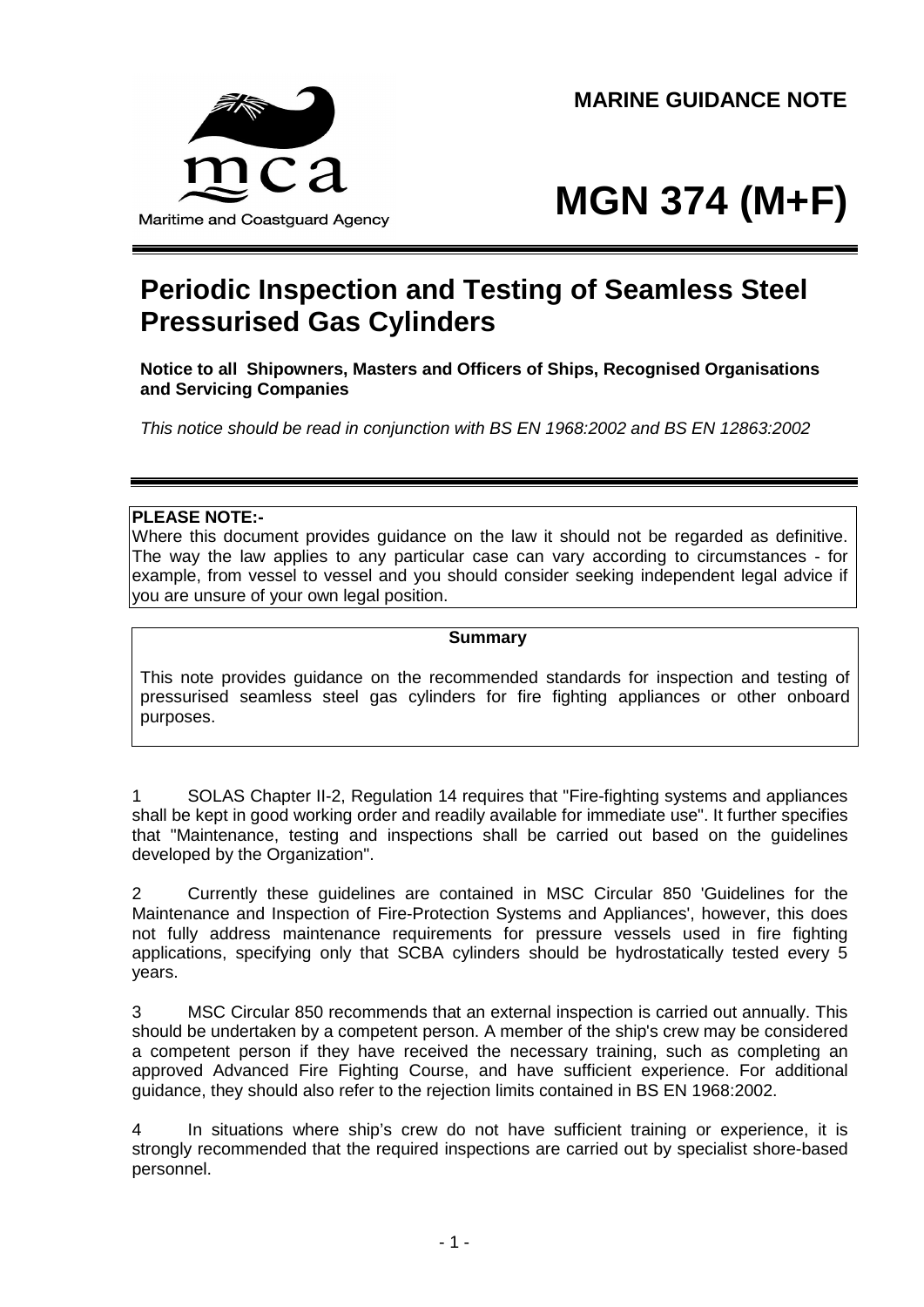5 Similar requirements for fire appliances to be maintained in good order are contained in the Merchant Shipping (Fire Protection: Small Ships) Regulations 1998 No. 1011, Regulation 39 and the Merchant Shipping (Fire Protection: Large Ships) Regulations 1998 No. 1012, Regulation 50.

6 MGN 276 contains guidelines on the discharge and hydraulic testing of portable fire extinguishers, including  $CO<sub>2</sub>$  extinguishers. Other fire fighting appliances which contain pressurised gases include Emergency Escape Breathing Devices (EEBD) and various fire extinguishing gases.

7 EEBD's are very similar to SCBA sets and should be treated as per SCBA.

8 Medical oxygen cylinders should also be treated as per SCBA.

9 Reference should be made to BS EN 1968:2002, Annex B, for periods between internal examination and hydraulic testing of transportable seamless steel gas cylinders. Table 1 is based on this Annex. This standard does not apply to periodic inspection and testing of acetylene cylinders or composite (fully wrapped or hoop-wrapped) steel cylinders.

#### **Table 1 — Intervals between periodic inspections and test (not applicable for acetylene cylinders) (a)**

| <b>Description</b> | Gas type (examples)                                                                               | <b>Internal Inspection and Test intervals</b>                                                                                                                                                                                                                  |
|--------------------|---------------------------------------------------------------------------------------------------|----------------------------------------------------------------------------------------------------------------------------------------------------------------------------------------------------------------------------------------------------------------|
|                    | (b)                                                                                               | <b>Period</b>                                                                                                                                                                                                                                                  |
|                    |                                                                                                   | vears                                                                                                                                                                                                                                                          |
| Compressed gases   | Ar, $N_2$ , He, etc.                                                                              | 10                                                                                                                                                                                                                                                             |
|                    | Air, $O2$                                                                                         | 10                                                                                                                                                                                                                                                             |
|                    | Self-contained<br>breathing air (SCBA), $O_2$ , etc                                               | 5                                                                                                                                                                                                                                                              |
|                    | Gases for underwater<br>breathing apparatus (SCUBA)                                               | 5( c)                                                                                                                                                                                                                                                          |
|                    | <b>CO</b>                                                                                         | 5                                                                                                                                                                                                                                                              |
| Liquefied gases    | $CO2$ , N <sub>2</sub> O etc.                                                                     | 10                                                                                                                                                                                                                                                             |
| Gas mixtures       | i) all mixtures except;                                                                           | 3, 5 or 10 years according to classification                                                                                                                                                                                                                   |
|                    | ii) mixtures completely in the<br>gaseous state containing toxic<br>and/or very toxic components. | 3 years for groups TC,<br>TFC, TOC                                                                                                                                                                                                                             |
|                    |                                                                                                   | 5 years for groups T, TF, TO                                                                                                                                                                                                                                   |
|                    |                                                                                                   | 10 years for groups A, O, F                                                                                                                                                                                                                                    |
|                    |                                                                                                   | where classification:-<br>$TC = toxic$ , corrosive<br>TFC = toxic, flammable, corrosive<br>$TOC = toxic$ , oxidising, corrosive<br>$T =$ toxic<br>$TF = toxic, flammable$<br>$TO = toxic, oxidising$<br>$A =$ asphyxiant<br>$O =$ oxidising<br>$F =$ flammable |

(a) At all times certain requirements may necessitate a shorter time interval e.g. the dew point of the gas, polymerization reactions and decomposition reactions, cylinder design specification, change of gas service. (b) This list of gases is not exhaustive. A full list of gases can be found in the International Carriage of Dangerous Goods by Rail (RID) and the International Carriage of Dangerous Goods by Road (ADR) regulations. (c) For cylinders used for self-contained underwater breathing apparatus in addition to the full retest period of 5 years, an internal visual inspection needs to be performed every 2.5 years.